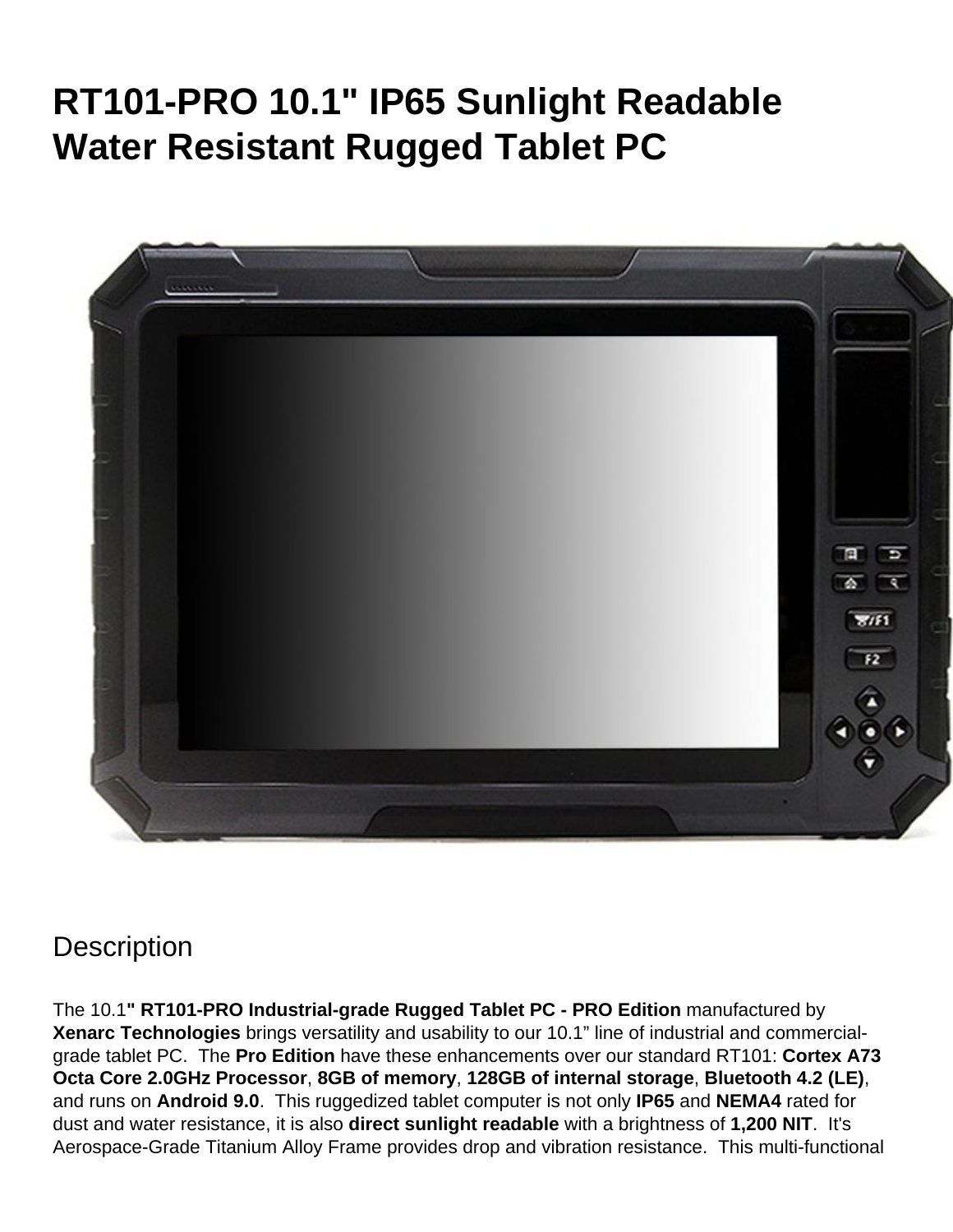tablet incorporates **2G/3G/4G LTE cellular** support, 802.11 A/B/G/N/AC WiFi, Bluetooth 4.2 LE, and NFC, making it perfect for almost any military, law-enforcement, automotive, industrial, and mobile telematic application. The RT101-PRO is powered by a 14,600mAh battery that provides hours and hours of usability before requiring recharge.

Using the RT101-PRO is a breeze. The **RT101-PRO 10.1" Rugged Tablet PC** comes with a projected capacitive multi-touch touchscreen (PCAP). The touch panel itself is ruggedized to prevent cracks or scratches. Take pictures with the dual cameras (13MP rear, and 5MP front) or use the built in GPS sensor to allow location tracking. The applicability of this unit in any situation is limitless.

Using the RT71-PRO is a breeze. The R**T71-PRO 7" Rugged Tablet PC** comes with a projected capacitive multi-touch touchscreen (PCAP) that works even with liquids on the panel, allowing for touch inputs in any situation. The touch panel itself is also ruggedized to prevent cracks or scratches. Take pictures with the dual cameras (13MP rear, and 5MP front) or use the built in GPS sensor to allow location tracking. The applicability of this unit in any situation is limitless.

#### **\*IP65 rating is Lab Certified based on controlled test conditions for resistance against low pressure jets of water from all directions while port covers are properly closed. Water resistance is not permanent condition and resistance might decrease as a result of normal wear. In accordance with industry wide policy, liquid damage is not covered by limited warranty.**

Why do our products outlast others in extreme conditions? Why do our products have a wider temperature range and a wider voltage input range? It is because our mission is to offer our customers the best products for any situation. By utilizing high grade components, this tablet is perfect for industrial, in-car computing applications or any other applications where a small, durable, environmentally rugged tablet / mobile IOT Terminal is required, including but not limited to:

- **Transportation** Marine, Air, Heavy Vehicles, Mining, Weigh Stations, Fleet Management, Telematics, In-Car Computing, Public Transit, Cargo
- **System Integration** Machinery Controls, Factory Automation, Environmental Monitoring, Home Automation, Military, Smart Home
- **Point of Sale** Hospitality, Digital Signage, Self-Service Kiosks, Outdoor Kiosks and Signage, Casino
- **Data Monitoring** Cloud, IoT, Medical, Logistics, Inventory Management, Oil & Gas/Utilities, Law Enforcement, Broadcasting, Veterinary, First Person View

### Features

- IP65 / NEMA4 Rated Water and Dust Resistance
- Aerospace-Grade Titanium Alloy Frame, Drop / Vibration Resistant
- 1,200NIT Sunlight Readable with Long Life LED Backlight
- Toughened Projected Capacitive Multi-Touch Touchscreen supporting Glove and Water Spray
- $\bullet$  10.1 Inch 1920 x 1200 FHD IPS / AFFS Display
- 13.0MP Rear Camera and 5.0MP Front Camera
- 2G/3G/4G LTE Cellular Support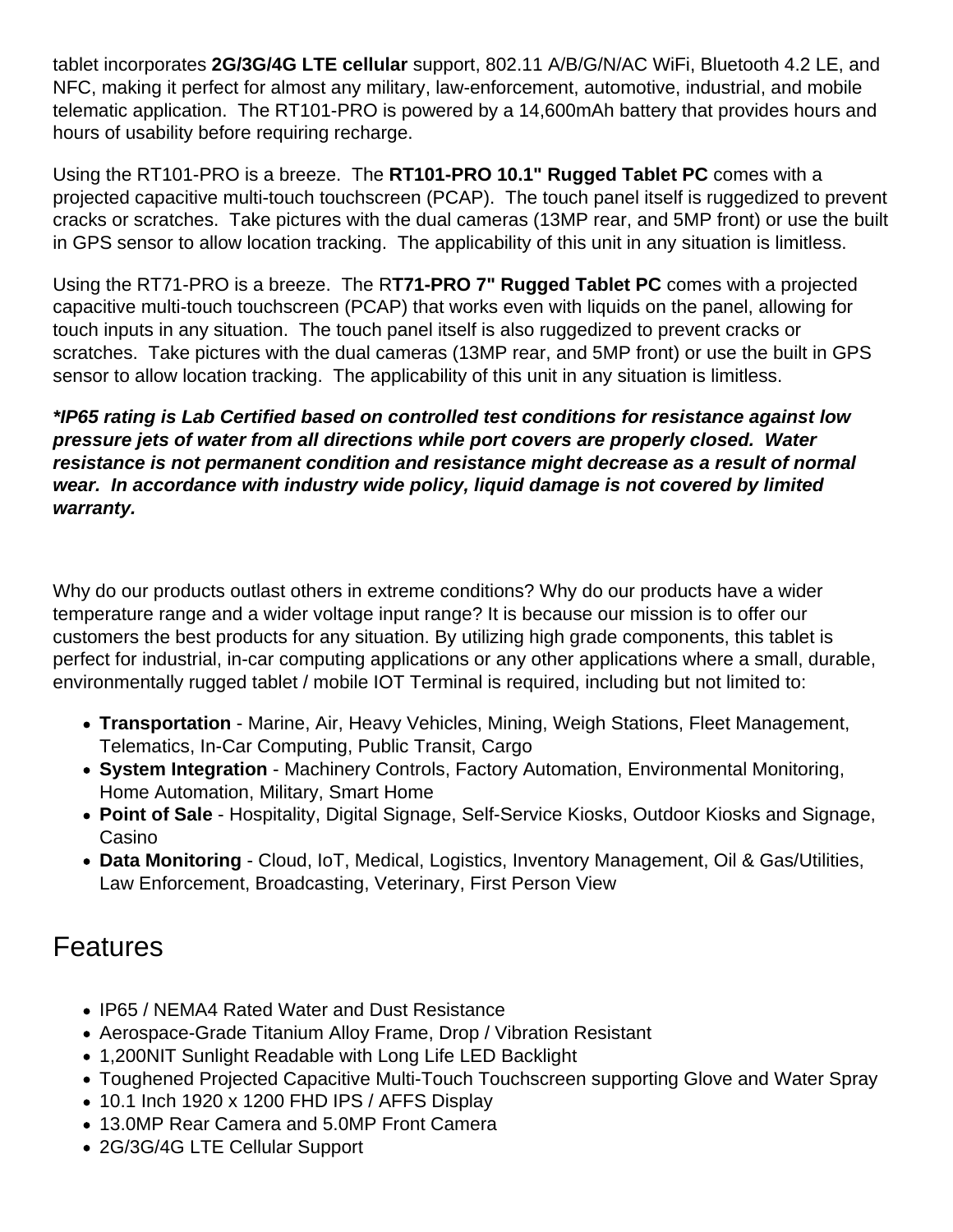- 802.11 a/b/g/n/ac WiFi
- Bluetooth 4.2 (LE)
- NFC Near Field Communication
- Built-in GPS: GPS+Glonass+Beidou+AGPS
- Accelerometer, Orientation Sensor, Gravity Sensor, Linear Acceleration Sensor
- Rotation Vector Sensor, Magnetic Field Sensor, Gyroscope Sensor
- Long-life 14,500mAh Battery
- FCC, CE, MA, CCC Certification
- ROHS Compliant
- 24 Month / 2 Year Warranty
- 30 Day No dead Pixel Guarantee

**\*IP65 rating is Lab Certified based on controlled test conditions for resistance against low pressure jets of water from all directions while port covers are properly closed. Water resistance is not permanent condition and resistance might decrease as a result of normal wear. In accordance with industry wide policy, liquid damage is not covered by limited warranty.**

## Package Contents

- AC Adaptor with USB-C Charging Cable
- Carrying Case

# **Specification**

- Processor: ARM 64Bit Cortex A73 Octa Core 2.0GHz x 8
- Internal Memory: 8GB RAM + 128GB ROM EMCP
- External Memory: Micro SD Card (T-FLASH Card), 128GB max
- Operating System: Android 10
- Display: 10.1-Inch Industrial Grade 1920 x 1200 FHD IPS / AFFS LCD Display
- Brightness: 1200 cd/m<sup>2</sup> Sunlight Readable
- Touchscreen: 5 point Multi-touch Capacitive, Anti-Salt / Anit-Fog, 9H Hardness, Anti-Glare Screen Protector
- Cameras: 13.0MP(AF) with Flash LED Primary Camera and 5.0MP Secondary Camera
- Sim Card: 1.8/3.3V SIM Card
- Cellular Network Support: 2G/3G/4G GSM(B2/3/5/8), WCDMA(B1/2/5/8), Evdo(BC0/BC1), CDMA(BC0/BC1), TD-LTE(B38/39/40/41), FDD LTE(B1/2/3/4/5/7/8/12/17/20/28); 2G&Call: EDGE/GPRS/WAP
- Bluetooth: BT v2.1+EDR/BT 3.0+HS compliance / Bluetooth v4.2 (LE)
- WiFi: Dual-band (2.4GHz/5Ghz) single stream 802.11 a/b/g/n/ac
- Navigation: GPS+Glonass+Beidou+AGPS
- NFC Near Field Communication: ISO14443A/B/ISO15693
- Data Interface: USB Type-C 24Pin support OTG
- Earphone: N/A
- Power Charger: USB Type-C